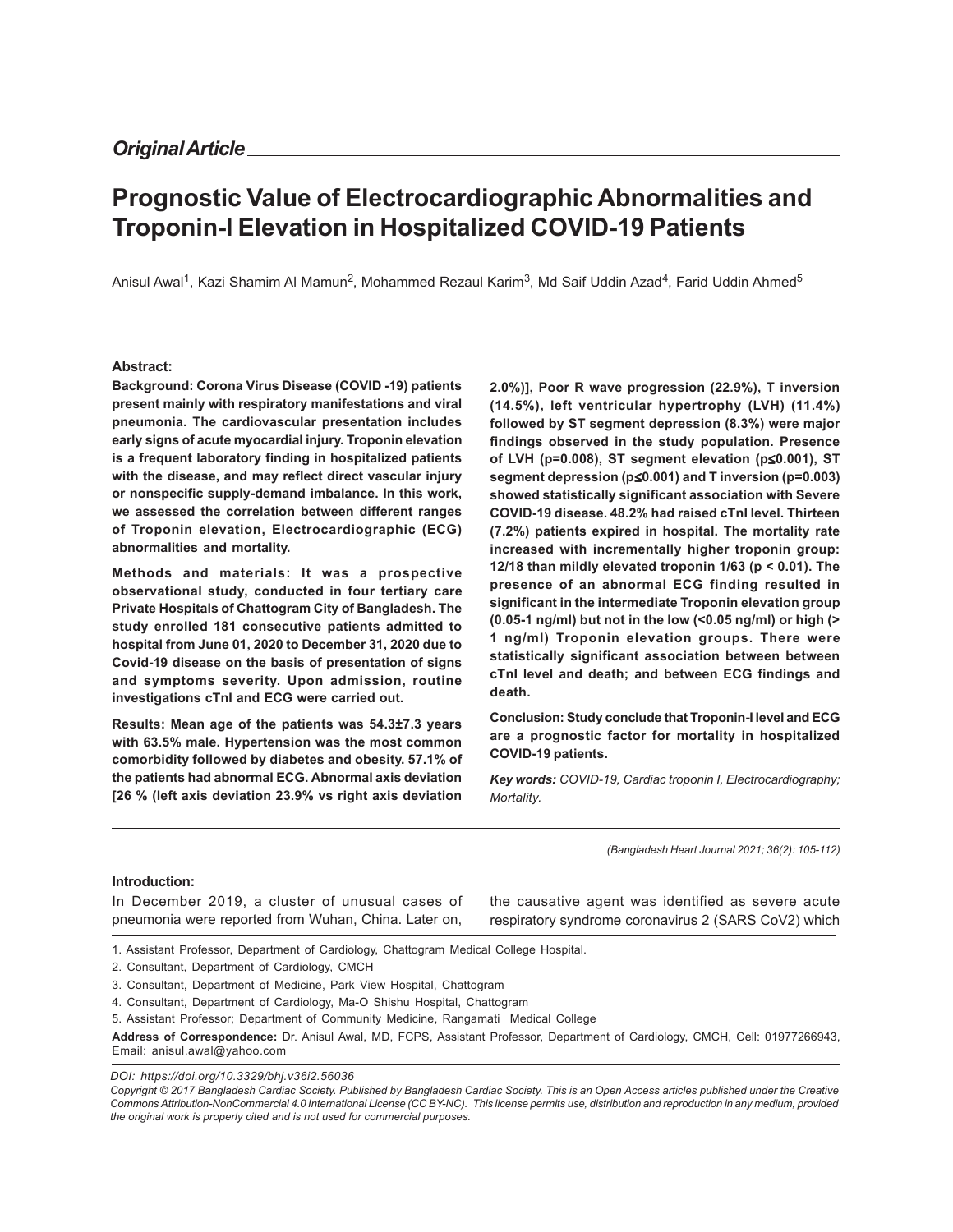is a highly infectious single stranded RNA virus. This novel viral infection was subsequently termed as coronavirus disease 2019 (COVID 19).<sup>1</sup> Soon COVID19 had spread rapidly to most of the countries in the world. Consequently, on 11th March 2020, the world health organization (WHO) declared COVID-19 as "pandemic", an emergency of international concern, requiring urgent public health interventions to control the disease.

SARS CoV2 binds to Angiotensin converting enzyme (ACE2) receptors with help of its spike protein and thus gains access into the human cell.<sup>2</sup> ACE 2 receptors are expressed on pneumocytes (both type-1 and type-2) and endothelial cells. Though the virus mainly targets the respiratory system, other organ involvement is also common.1-3 Research demonstrates that various tissues, including the myocardium of the heart, express ACE2 protein on their cellular surface.<sup>3</sup>

The clinical presentation of COVID-19 is remarkably heterogeneous; although it was initially considered a respiratory illness, multiple organ systems are often affected.<sup>3</sup> The heart is one of the most critical organs and it is particularly probable that COVID-19 also contributes to viral myocardial damage, which could also be considered one of the leading causes of COVID-19 patients' death.4 Myocardial injury, as heralded by elevated troponin levels, was previously observed in various medical conditions, including pneumonia, and was found to be correlated with adverse outcomes such as cardiac complications and death.5,6 To date, several studies have described myocardial injury in patients diagnosed with COVID-19.7-11

Electrocardiographic (ECG) and Troponin I are two highly available commonly used parameters to detect myocardial injury and these can be used to predict the prognosis of COVID 19.12 This study was thus conducted to further evaluate the incidence of myocardial injury in COVID-19 hospitalized patients, to characterize risk factors for myocardial injury among these patients, to determine its prognostic significance by reviewing admission troponin and ECG findings in a group of patients from Bangladesh.

# **Methods:**

# Study subjects and design

It was a prospective observational study was conducted in four tertiary care Private Hospitals of Chattogram City of Bangladesh includes- CSCR Hospital, Delta Health Care, Ctg. Ltd., Park View Hospital Ltd. & Ma-O- Shishu Hospital. The study enrolled 181 consecutive patients admitted to hospital from June 01, 2020 to December 31, 2020 due to Covid-19 disease on the basis of presentation of signs and symptoms severity. All patients were diagnosed and graded as per the National guideline.14 The diagnosis of COVID-19 was confirmed with real-time reverse transcriptase-polymerase chain reaction (RT-PCR). Clinical data was collected by the attending physician during hospitalization of patients within 48 hours. This study complies with the edicts of the 1975 Declaration of Helsinki, and approval was taken by the institutional ethics board of each hospitals.<sup>13</sup> Informed consent was taken from the attendants and stable patients.

We considered major adverse event (MAE) the composite of all-cause death and respiratory failure requiring orotracheal intubation during the hospitalization. Written informed consent was waived by the designated hospital's ethics committee for patients with emerging infectious diseases.

The clinical data of patients were collected including demographics, clinical symptoms, and signs, co-existing conditions, imaging findings, laboratory results as per case record form. To detect myocardial injury 12-lead ECG and cardiac troponin I was done at admission.

## **Electrocardiogram analysis**

All 12-lead electrocardiograms recorded on admission and review it later (paper speed of 25 mm/s and 1 millivolt equivalent to 10 mm) were analyzed off-line. According to pre-defined criteria, two expert cardiologists blinded to clinical information and non-invasive diagnostic results, independently evaluated the ECG.

The considered parameters were as follows: rhythm (sinus, supraventricular or ventricular arrhythmias); heart rate; PR and QRS durations; QT and QTcorrected (using Bazett or Fridericia formula when the heart rate was >90 beats per minute was used) intervals; conduction disturbances (atrioventricular block, bundle branch block, or fascicular block) and ST-T segment alterations. The ST-segment deviation was measured as the height difference (in millimeters) between the J point and the isoelectric line (TP segment).

T wave was analyzed in all 12 leads and classified as normal (positive in all leads apart from III, aVR, V1, with voltage ≥0.1 mV), inverted (negative in any lead except III, aVR, V1, with voltage  $\geq$ 0.1 mV) or flat (voltage <0.1 mV). Pathological Q waves were identified as any Q wave >40 ms wide, >2 mm deep or >25% of QRS complex depth.

According to the ESC guidelines (Ibanez et al., 2018; Roffi et al., 2016), ST-T segment alterations were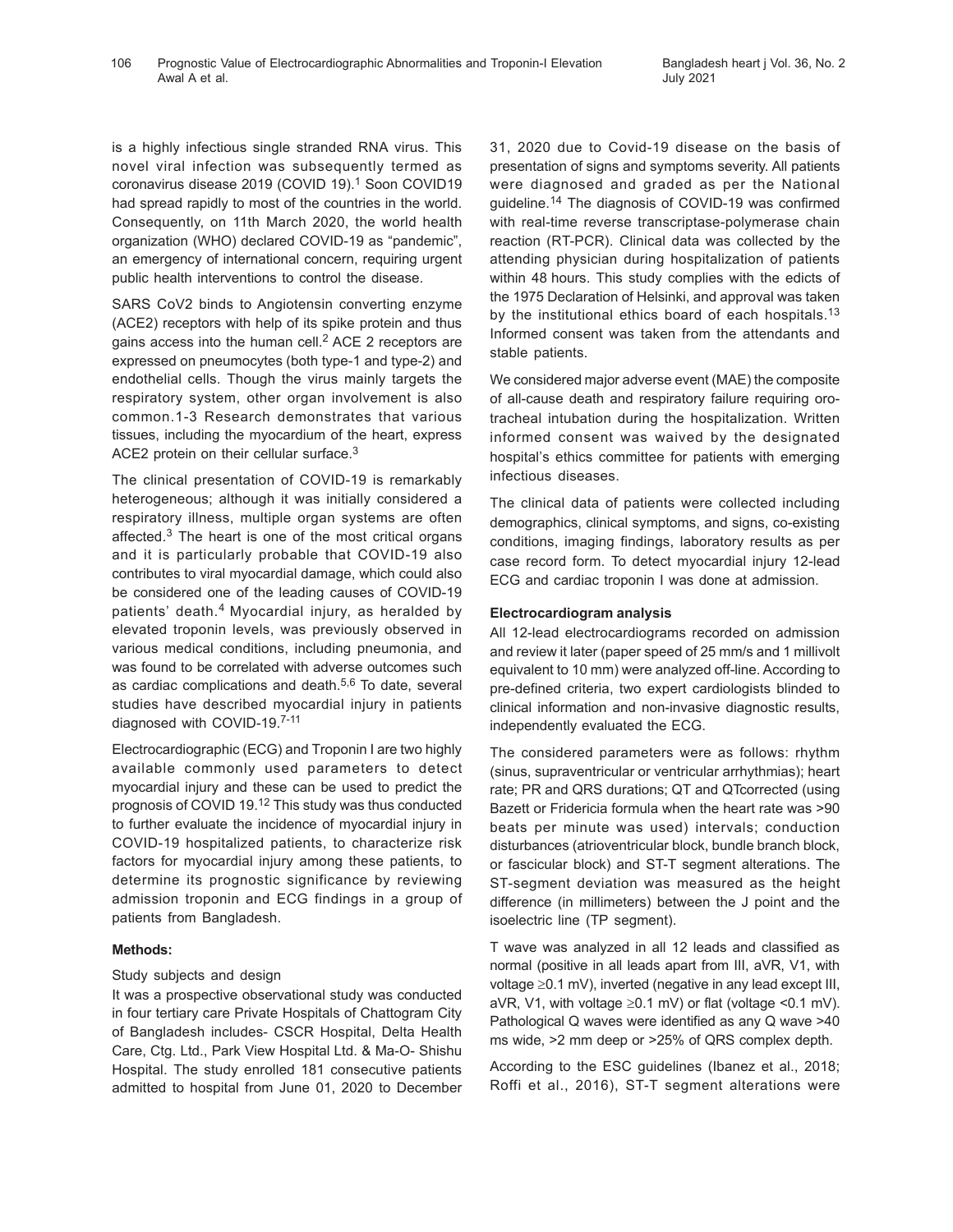classified as primary if suggesting acute ischemia. Left ventricular hypertrophy (LVH) was defined using Sokolow–Lyon criteria (S in V1 + R in V5 or V6 ≥35 mm or R in aVL ≥11 mm) with or without secondary ST-T segment changes.

Electrocardiogram was defined as abnormal for any patient if ischemia alterations, left ventricular hypertrophy, tachy or bradyarrhythmias, and any new atrioventricular (AV), bundle branch blocks, or significant morphology alterations (e.g., new Q pathological waves) were present. Otherwise, patients presenting sinus rhythm without previously described alterations were reported as normal.

# **Troponin I:**

Cardiac troponin, along with inflammatory and thrombotic markers, may aid clinicians in determining stage classification and stratifying risk for myocardial injury among patients with coronavirus disease 2019 (COVID-19), according to a review article published in the *Journal of the American College of Cardiology*.

Increases in cardiac troponin that are suggestive of myocardial injury are common in patients with COVID-19 and are associated with arrhythmias and death. These increases more frequently occur in patients who have chronic cardiovascular conditions and in those who present with severe COVID-19.

Elevated troponin levels above the 99<sup>th</sup> percentile can be classified as chronic myocardial injury, acute nonischemic myocardial injury, or acute myocardial infarction. Chronic myocardial injury "is likely the etiology for many [patients with] COVID-19 because of the high prevalence of chronic cardiovascular conditions," noted the researchers. "These elevations are true positives for myocardial injury and associated with an adverse prognosis even without intercurrent disease."

We collected cardiac biomarkers, troponin I (Tn I), creatinine kinase (CK), and pro- brain natriuretic peptide (Pro-BNP). Troponin I levels were defined as elevated if they were above the "high-sensitive" assay specific upper reference limit (cut-off of 0.05 ng/ml).

# **Clinical data**

Demographic characteristics (age and sex), clinical data (symptoms, co-morbidities, laboratory findings & imaging) and therapy were collected from electronic medical records. Severe COVID-19 was defined as meeting arterial oxygen saturation ≤93% at rest or PaO2/ FiO2 ≤300 mm Hg. We did not include respiratory rate ≥30 breaths/min according to the Diagnosis and Treatment Plan of COVID-19 suggested by National Health Commission of China due to the considerable inter-observer variability (Yang et al., 2020).

## **Statistical analysis**

Categorical variables are presented as percentages, and continuous variables as mean and standard deviation (SD). Categorical variables are gender, symptoms such as chest pain, SOB, co-morbidities (Cardiovascular disease, Chronic Lung disease, smoking, obesity, Hypertension, diabetes) ECG pattern, during hospitalization. The Chi-Squared exact test for categorical variable and independent t-test for continuous variables were used. The differences in the means for TnI, d-dimer, C-reactive protein CRP, creatinine phosphokinase CPK, creatinine kinase-MB CKMB, Serum Urea, age temperature, respiratory rate, body mass index BMI, number of co-morbidities were analyzed using independent t-test. Multivariate logistic regression analysis was used to assess the association between severity status (critical and non-critical). All statistical analyses will be performed with SPSS, version 24.0 with p> 0.05 as a level of significance.

# **Results:**

The study included 181 patients with a mean age of 54.3±7.3 years. Majority of them were male (63.5%) and belonged to the age group of 31-50years [n=73 (40.3%)]. Patients who were referred to ICU in view of severe disease constituted about 10.4% (n=19) of the total cases. About 38.6% (n=70) of the cases had comorbidities. The predominant co-morbidity among patients who were discharged (non-severe COVID-19 disease) and those who got referred to ICU (Severe COVID-19 disease) was hypertension (58.0% vs 89.4%), followed by diabetes mellitus (56.1% vs 57.8%). Cough (67.9%) was the most common symptom at presentation, followed by fever (64.6%) and Fatigue (57.4%), among cases which were discharged from the hospital. However, patients with severe disease had breathlessness (19.3%) as their principal presenting complaint. The demographic and clinical characteristics of the patients in the present study, by the outcome status are depicted in Table I.

Analysis of the characteristics of the patients' Electrocardiogram, done at/near the time of admission revealed abnormal ECG in 57.1% (n=96) of the patients focused on table-II.

Table II depicts that, significantly higher proportion of patients with abnormal ECG at admission expired inhospital compared to patients having normal ECG.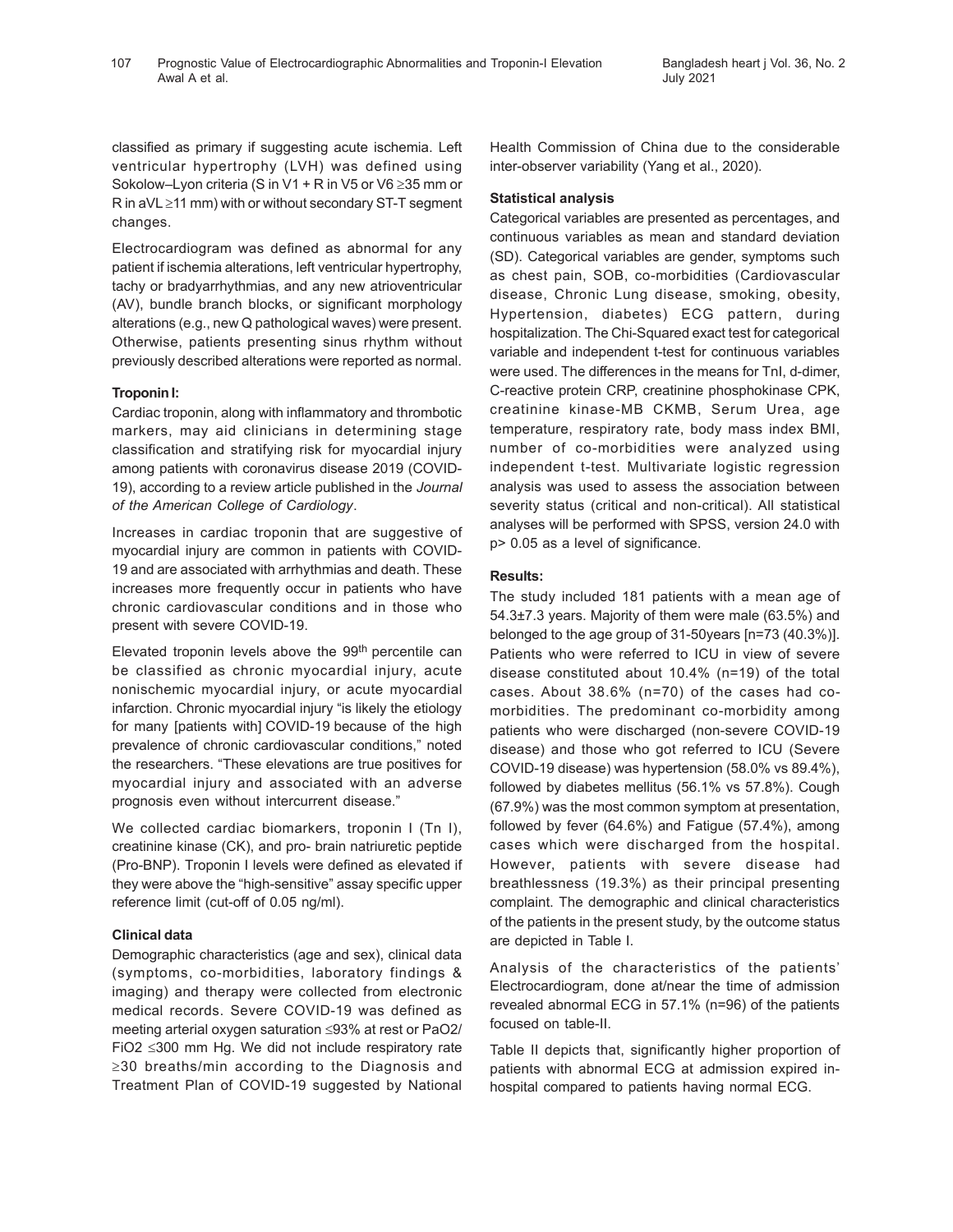| Variables                | Total $(\%)$   | Discharged/ Non severe | ICU support/Severe | P-value   |
|--------------------------|----------------|------------------------|--------------------|-----------|
|                          | $N-181$        | $(n=162)$              | $(n=19)$           |           |
|                          |                | Frequency (%)          | Frequency (%)      |           |
| Gender                   |                |                        |                    |           |
| Male                     | 115(63.5)      | 102 (62.9)             | 13 (68.4)          | 0.001     |
| Female                   | 66 (36.4)      | 60 (37.0)              | 06 (31.5)          |           |
| Age group (in years)     |                |                        |                    |           |
| $18 - 30$                | 38 (20.9)      | 37(22.8)               | 01(5.2)            | $0.000**$ |
| $31 - 50$                | 73(40.3)       | 70 (43.2)              | 03(15.7)           |           |
| $51 - 70$                | 64 (35.3)      | 53 (32.7)              | 11(57.8)           |           |
| >70                      | 6(3.3)         | 2(1.2)                 | 4(21.0)            |           |
| Age (Mean $\pm$ SD)      | $54.3 \pm 7.3$ | $53.4 \pm 8.9$         | $55.2 + 5.7$       | 0.001     |
| Co-morbidities           |                |                        |                    |           |
| Hypertension             | 111(61.3)      | 94 (58.0)              | 17 (89.4)          | 0.02      |
| <b>Diabetes Mellitus</b> | 102 (56.3)     | 91(56.1)               | 11(57.8)           | 0.05      |
| Smoking                  | 69 (38.1)      | 65 (40.1)              | 04 (21.0)          | 0.04      |
| Hyperlipidaemia          | 78 (43.0)      | 73 (45.0)              | 05(26.3)           | 0.01      |
| Chronic Kidney Disease   | 13(7.1)        | 09(5.5)                | 04(21.0)           | 0.05      |
| Coronary Artery Disease  | 15(8.2)        | 12(7.4)                | 03(15.7)           | 0.06      |
| Symptomatology           |                |                        |                    |           |
| Fever                    | 117 (64.6)     | 109 (67.2)             | 08 (42.1)          | 0.793     |
| Cough                    | 123 (67.9)     | 112 (69.1)             | 11(57.8)           | 0.534     |
| <b>Breathlessness</b>    | 35(19.3)       | 30(18.5)               | 05(26.3)           | 0.067     |
| Fatigue                  | 104 (57.4)     | 98 (60.4)              | 06 (31.5)          | 0.051     |
| Chest pain               | 54 (29.8)      | 47 (29.0)              | 07 (36.8)          | 0.063     |

**Table-I** *Demographic and clinical characteristics of patients (n=181) admitted with COVID-19 by outcome.*

\*p<0.05, \*\*p<0.01 (statistically significant)

**Table-II** *Association between ECG change and outcome*

| ECG change | Survived ( $n=168$ ) % | Expire in hospital ( $n = 13$ ) % | P value |
|------------|------------------------|-----------------------------------|---------|
| Normal     | 72 (42.8)              | 1(7.7)                            | 0.003   |
| Abnormal   | 96(57.1)               | 12(92.3)                          |         |

Among abnormal ECG, abnormal axis deviation [26 % (left axis deviation 23.9% vs right axis deviation 2.0%)], Poor R wave progression (22.9%), T inversion (14.5%), left ventricular hypertrophy (LVH) (11.4%) followed by ST segment depression (8.3%) were major findings observed in the study population. Presence of LVH (p=0.008), ST segment elevation (p≤0.001), ST segment depression (p≤0.001) and T inversion (p=0.003) showed statistically significant association with Severe COVID-19 disease (Table III). Sinus Tachycardia was noted 55.2% (53) in abnormal ECG cases. (Table-III)

Patients are categorized according to guidelines- mild, moderate and severe cases. Maximum patients were mild illness 60.2 % and 92.3% were death from severe cases 10.4% which were statistically significant (p=0.001). Table-IV

The mortality rate increased with incrementally higher troponin group: 12 out of 18 and only 1out of 63 in mildly elevated troponin (p < 0.01). The presence of an abnormal ECG finding resulted in significant in the intermediate Troponin elevation group (0.05-1 ng/ml) but not in the low (<0.05 ng/ml) or high (> 1 ng/ml) Troponin elevation groups.

Thirteen patients who were expired or death with raised troponin- I and this association was statistically significant (Table V).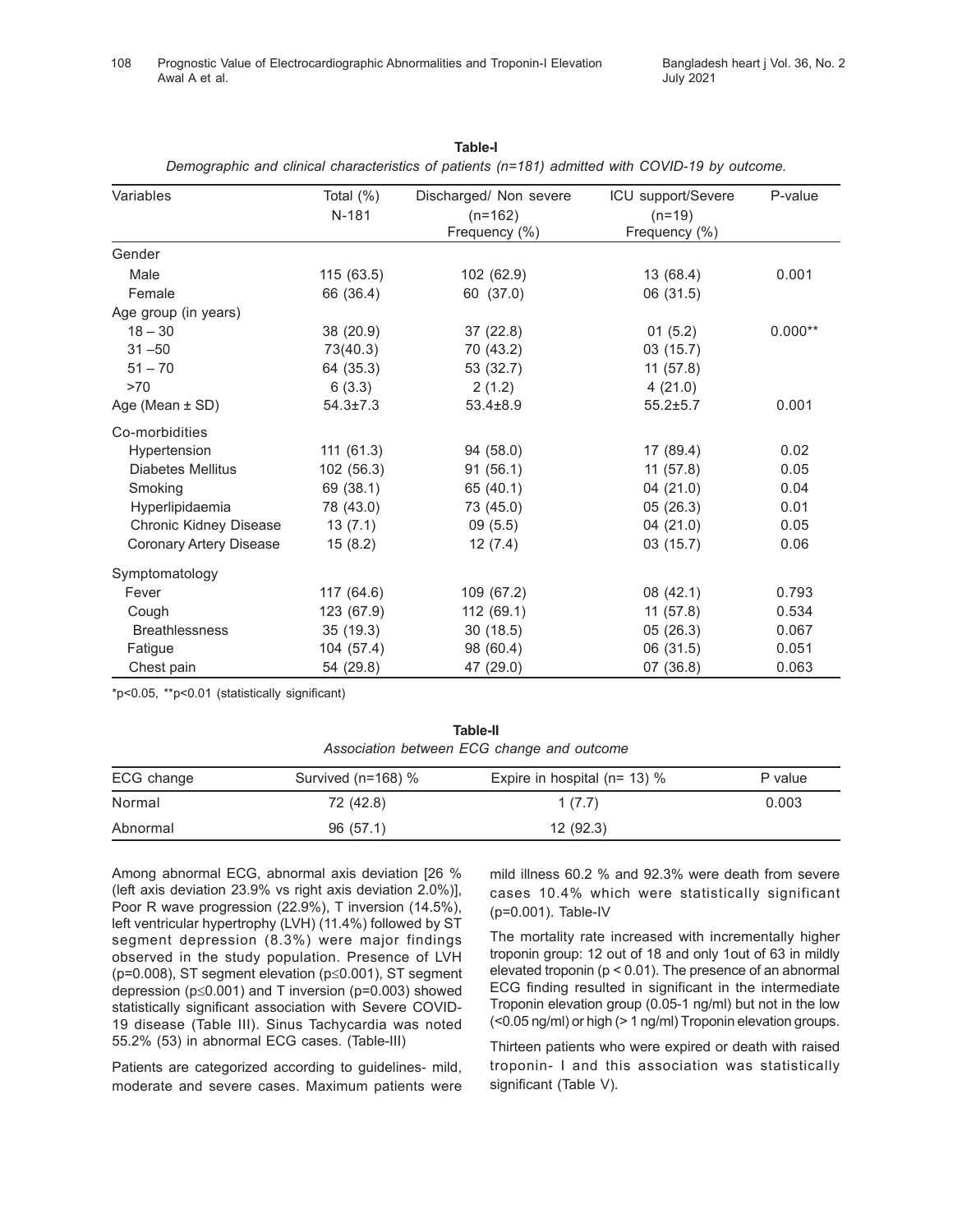| Variables                     | $N = 96 (%)$ | Discharged/<br>Non severe (n=69)<br>Frequency (%) | ICU support/<br>Severe (n=27)<br>Frequency (%) | P-value  |
|-------------------------------|--------------|---------------------------------------------------|------------------------------------------------|----------|
| Atrial premature complex      | 03(3.1)      | 02(2.8)                                           | 01(3.7)                                        | 0.625    |
| Ventricular premature complex | 04(4.1)      | 03(4.3)                                           | 01(3.7)                                        | 0.342    |
| AV block                      | 01(1.0)      | 0                                                 | 01(3.7)                                        | $0.004*$ |
| <b>RBBB</b>                   | 02(2.0)      | 02(2.8)                                           | 0                                              | 0.625    |
| LBBB/LAHB                     | 02(2.0)      | 01(1.4)                                           | 01(3.7)                                        | 0.068    |
| Left ventricular hypertrophy  | 11(11.4)     | 8(11.5)                                           | 03(11.1)                                       | $0.008*$ |
| ST elevation                  | 04(4.1)      | 0                                                 | 04 (14.8)                                      | $0.001*$ |
| ST depression                 | 08(8.3)      | 02(2.8)                                           | 06 (22.2)                                      | 0.001    |
| T inversion                   | 14 (14.5)    | 10(14.4)                                          | 04 (14.8)                                      | 0.003    |
| Poor R wave progression       | 22(22.9)     | 20(28.9)                                          | 02(7.4)                                        | 0.756    |
| Abnormal axis deviation       | 25(26.0)     | 21(30.4)                                          | 04 (14.8)                                      | 0.340    |
| Left axis                     | 23(23.9)     | 19(27.1)                                          | 04 (14.8)                                      |          |
| Right axis                    | 02(2.0)      | 2(2.9)                                            | 0                                              |          |

#### **Table-III** *Abnormal Electrocardiographic characteristics of patients admitted with COVID 19, overall and by outcome status (n=181).*

\*p<0.05, \*\*p<0.01 (statistically significant), AV block–atrioventricular block, RBBB-right bundle branch block, LBBB-left bundle branch block, LAHB–left anterior hemiblock

| <b>Table-IV</b><br>Clinical severity and outcome |            |                    |                |         |  |
|--------------------------------------------------|------------|--------------------|----------------|---------|--|
| Variables                                        | Total      | Discharged (n=168) | Death $(n=13)$ | P-value |  |
|                                                  | $(n=181)$  | Frequency (%)      | Frequency (%)  |         |  |
| Clinical category                                |            |                    |                |         |  |
| Mild                                             | 109 (60.2) | 109 (64.8)         | 0              | 0.001   |  |
| Moderate                                         | 53 (29.2)  | 52 (30.9%)         | 01(7.6)        |         |  |
| Severe/critical                                  | 19 (10.4)  | 07(4.1)            | 12(92.3)       |         |  |

\*p<0.05, \*\*p<0.01 (statistically significant)

| ianic-v<br>Association between Troponin I, ECG and mortality. |                      |                           |                              |         |
|---------------------------------------------------------------|----------------------|---------------------------|------------------------------|---------|
| Variables                                                     | Overall<br>(n = 181) | ECG changes<br>$(n = 96)$ | No ECG changes<br>$(n = 85)$ | P-value |
| Clinical category                                             |                      |                           |                              |         |
| Initial troponin (ng/mL)                                      | $0.21 \pm 1.73$      | $0.8 \pm 4.06$            | $0.09 \pm 0.37$              | 0.17    |
| Maximum troponin                                              | $2.16 \pm 16.83$     | $3.50 \pm 12.63$          | $1.87 \pm 17.62$             | 0.01    |
| Troponin group                                                |                      |                           |                              | < 0.01  |
| ≤0.05                                                         | 100 (55.2%)          | 22 (22.9%)                | 78 (91.7%)                   |         |
| $0.05 - 1.00$                                                 | 63 (41.9%)           | 58 (60.4%)                | $05(5.8\%)$                  |         |
| >1.00                                                         | 18 (11.0%)           | 16 (16.6%)                | 02(2.3%)                     |         |
| Mortality                                                     | 13 (7.1%)            | 12 (12.5%)                | $01(1.1\%)$                  | 0.09    |

**Table-V**

\*p<0.05, \*\*p<0.01 (statistically significant)

#### **Discussion:**

COVID-19 has been shown to cause cardiovascular morbidity by direct myocardial injury as a result of the inflammatory cascade or cytokine release, microvascular damage due to disseminated intravascular coagulation and thrombosis, direct entry of SARS-CoV-2 into myocardial cells via binding to ACE2 receptors, and hypoxemia combined with increased metabolic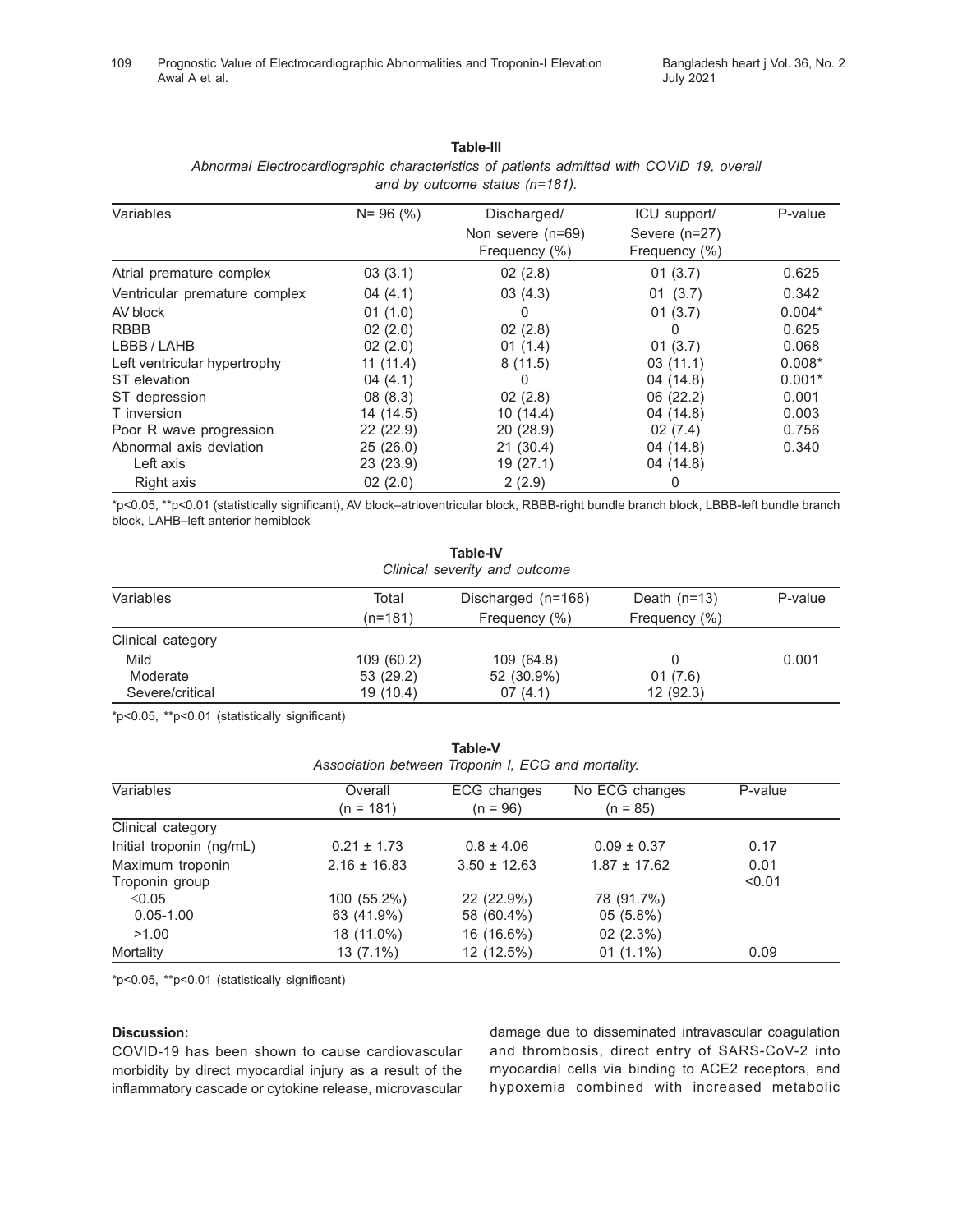demands of acute illness leading to myocardial injury [9- <sup>11]</sup>. In this prospective cohort study we further assess the interaction of ECG abnormalities and Troponin elevation. We demonstrate that (1) myocardial injury defined by elevated Troponin is common among patients hospitalized with COVID-19 but is more often mild, associated with low-level elevation in troponin concentration. (2) more significant myocardial injury, as evident by increased Troponin level may be associated with higher risk of mortality. (3) In the group of patients with mild Troponin elevation (0.05-1 ng/ml), ECG abnormalities are associated with significantly increased mortality.

A variety of electrocardiographic manifestations have been documented in COVID-19. In patients with preexisting heart disease, the spectrum of ECG changes, from common atrial arrhythmias, precipitated by acute systemic illness to conduction system abnormalities and life-threatening arrhythmias in severe disease, besides other manifestations such as acute coronary syndrome, myocarditis and heart failure, are noted.24 In addition to the disease process, biochemical abnormalities like electrolyte imbalance, especially in critically ill patients and potential treatment modalities employed in COVID-19 management, such as hydroxychloroquine and other antiviral drugs, may have varied impact on the electrocardiographic parameters such as the QT interval.

In our study, only 8.2% of the patients had prior Coronary artery disease, yet about 57.1% of the patients showed abnormal ECG at admission in the hospital indicating an acute COVID-19 disease process as the potential cause of the electrocardiographic changes. In a case report by Zhung et al ECG changes documented in a COVID-19 patient with fulminant myocarditis were sinus tachycardia and Right bundle branch block. RBBB pattern without Significant ST-T wave abnormalities.<sup>25</sup> Kim et al have reported nonspecific interventricular conduction delay (IVCD) and premature complexes in a 21-year female with COVID-19 related myocarditis while in few other patients, ST elevation seen were in inferior leads.26,27 Diffuse ST segment elevation in inferolateral leads and ST depression with T inversion in V1 and aVR were the ECG findings in a study done by Inciardi et al.<sup>6</sup>

Arrhythmias were reported more in the COVID-19 patients with severe disease than those with mild disease (44.4% vs  $6.9\%$  p<0.001).<sup>22</sup> While atrial premature complexes and ventricular premature complexes accounted for 3.1% and 4.1% of abnormal ECG changes in our study, conduction abnormalities such as Atrioventricular block (AV block), left bundle branch block (LBBB) and Right bundle branch block (RBBB) constituted only about 5%. In our study, sinus tachycardia was seen in 55.2% (n=53) of the patients. Sinus tachycardia is noted to be the frequent manifestation in patients with COVID-19. Wang et al in their study comparing ECG changes in severe and critically ill COVID-19 patient found out sinus tachycardia to be the second most frequent ECG characteristic, more so in critically ill patients.

The relationship between ST-T changes on ECG and myocardial damage with poor prognosis has been demonstrated.<sup>34</sup> Abnormal ST segment deviation (elevation/depression) and T inversion together, were the most common (26.9%) abnormal ECG manifestation in our study. Also, these changes had statistically significant difference among severe and non-severe groups (p=0.001). Patients with ST segment depression on admission ECG were more likely to progress to severe disease needing referral to State COVID ICU. Similar results were found out by Wang et al in their study of severe and critically severe patient groups of COVID-19, in which ST-T abnormal changes were the most common ECG manifestation. They also noticed that such changes were more pronounced in critically severe patients compared to severe patients.<sup>28</sup> Similarly, in another study ST depression, T wave inversion were observed more in severe group than in non-severe group.35 ST-T changes may have various pathological basis such as myocardial damage inflicted by SARS CoV2, hypocalcaemia, hypertension, or coronary heart disease. Thus, recognition of such abnormal ECG manifestations may guide the treating physicians in early identification of impending severe COVID-19 among infected patients.

Though troponin elevation above the 99th percentile of the upper reference limit is considered the central marker of "myocardial injury", mild elevation between 0.05 to 1 is often nonspecific and associated with non-vascular etiologies such as strain, myocyte necrosis and increased cell membrane permeability [12]. Indeed, mild Troponin elevation was a frequent finding in our cohort, present in 31% of patients with COVID19. In this regard, our data suggests that assessment for the presence of ECG abnormalities can be used to enhance inpatient risk stratification in those patients with mild Troponin elevation.

This prospective study demonstrated that, more than half of the patients admitted with COVID-19 have elevated Troponin I level and abnormal ECG at admission. Both these parameters were significantly associated with poor in-hospital outcome in patients hospitalized with COVID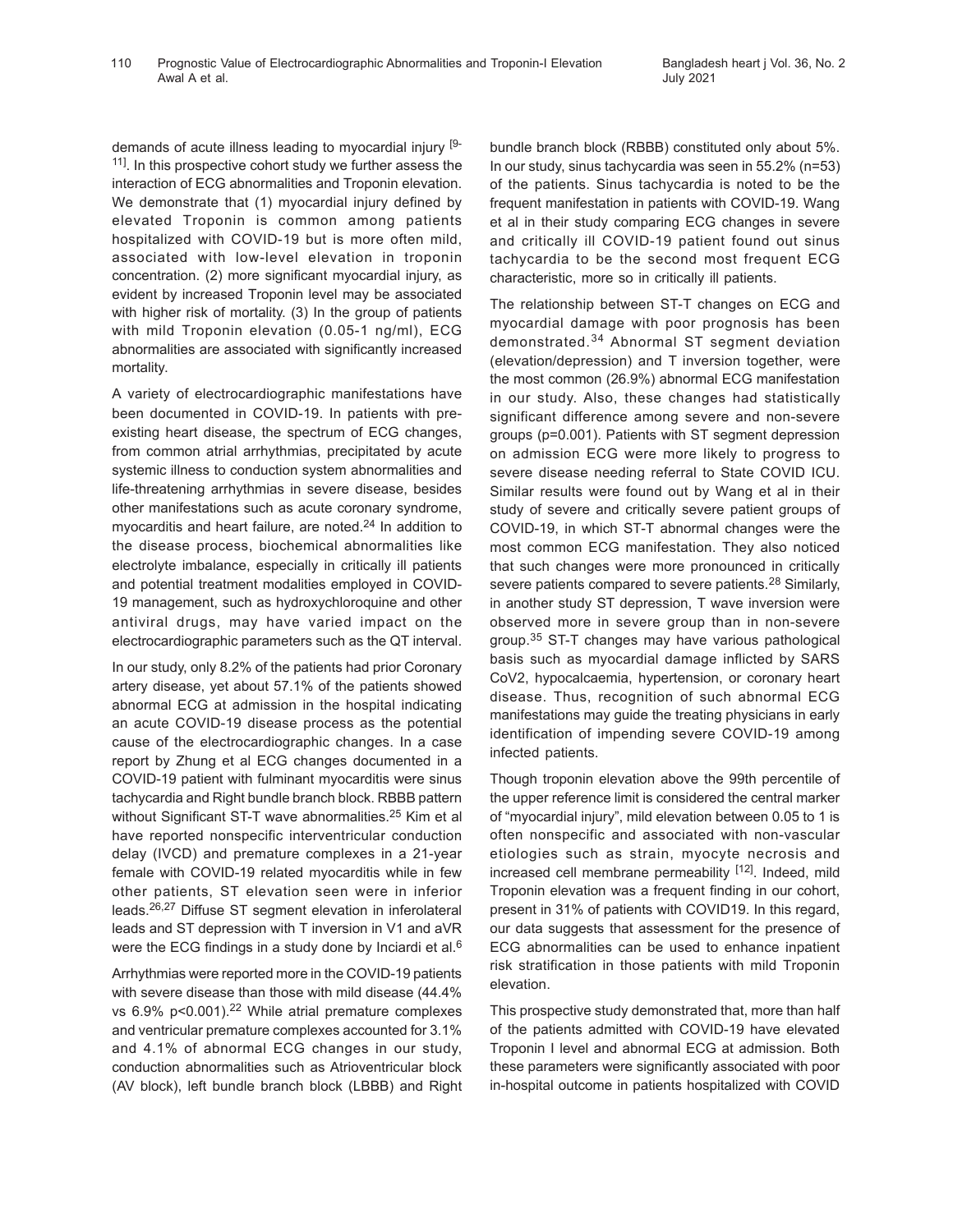19. This was in agreement with the study of Ghaleb et al. who observed that, more than half of the patients were admitted to intensive care unit; cTnI level was elevated in 30 patients (58.8%), of whom 17 died (56.7%). The study observed statistically significant differences regarding the relation between cTnI level and death.15 Deng et al. found the presence of myocardial injury in COVID-19 patients during hospitalization and one fourth of the patients, had presented abnormalities similar to myocarditis, with an increase in cardiac troponin I especially during hospitalization also in about (37.5%) of them, especially in those who were died. Cardiac troponin levels were significantly increased one week before death. With normal findings in Echocardiography and ECG, they suggested that the increase in troponin was related to systemic disorders and could be the warning sign for the death of patients with COVID-19 and should be taken seriously in clinical practice.<sup>16</sup> Recent data has shown that cTnI levels are mildly elevated in all patients with SARS-CoV-2 infection, but cTnI levels are markedly elevated in patients with severe SARS-CoV-2 infection compared to those with milder forms of the disease.<sup>17</sup> Another study suggested that mild cTnI elevation was frequent in COVID-19 patients and in such cases presence or absence of ECG abnormalities coul be used to enhance risk stratification of hospitalized COVID patients.<sup>12</sup>

**Limitations:** The study had some limitations inherent to its design. As patients were selected purposively from selected hospital their might be a chance of selection bias. Baseline ECGs were not available in all patients, and it is possible that some ECG abnormalities were present prior to the diagnosis of COVID-19.

**Conclusion:** From this study it was concluded that cardiac troponin I and abnormal ECG have predictive potential for mortality in hospitalized COVID-19 patients. Myocardial injury is more commonly seen in COVID patients who died in the hospital in the form of elevated troponin levels and ECG abnormalities, and there is a positive correlation between death and elevated troponin levels and ECG abnormalities.

**Recommendations:** The study findings could be used to enhance risk stratification in patients hospitalized with COVID19. Close examination of cardiac status should be taken into account during managing such patients.

**Conflict of interest:** Nothing to declare.

# **References:**

1. Wang D, Hu B, Hu C, Zhu F, Liu X, Zhang J, et al. Clinical Characteristics of 138 Hospitalized Patients with 2019 Novel Coronavirus-Infected Pneumonia in Wuhan, China. J Am Med Assoc. 2020; 323(11): 1061-9.

- 2. Xu Z, Shi L, Wang Y, Zhang J, Huang L, Zhang C, et al. Pathological findings of COVID-19 associated with acute respiratory distress syndrome. Lancet Respir Med. 2020;8(4):420-2.
- 3. Zheng Y-Y, Ma Y-T, Zhang J-Y, Xie X. COVID-19 and the cardiovascular system. Nat Rev Cardiol. 2020;17(5):259e260.
- 4. Hu B, Deng Q, Zhou Q. Cardiac involvement of COVID-19: Looking forward to novel discoveries and clinically valuable evidence. Int J Cardiol. 2020 Sep 1;314:95.
- 5. Channappanavar R, Perlman S. Pathogenic human coronavirus infections: causes and consequences of cytokine storm and immunopathology. Semin Immunopathol. 2017;39(5):529-539.
- 6. Efros O, Soffer S, Leibowitz A, Fardman A, Klempfner R, Meisel E, et al. Risk factors and mortality in patients with pneumonia and elevated troponin levels. Sci Rep. 2020; 10(1):21619.
- 7. Cangemi R, Calvieri C, Falcone M, Bucci T, Bertazzoni G, Scarpellini MG, et al. Relation of Cardiac Complications in the Early Phase of Community-Acquired Pneumonia to Long-Term Mortality and Cardiovascular Events. Am J Cardiol. 2015; 116(4):647–651.
- 8. Guo T, Fan Y, Chen M, Wu X, Zhang L, He T, et al. Cardiovascular implications of fatal outcomes of patients with coronavirus disease 2019 (COVID-19). JAMA cardiology. 2020.
- 9. Lombardi CM, Carubelli V, Iorio A, Inciardi RM, Bellasi A, Canale C, et al. Association of Troponin Levels With Mortality in Italian Patients Hospitalized With Coronavirus Disease 2019: Results of a Multicenter Study. JAMA Cardiology. 2020.
- 10. Bhatla A, Mayer MM, Adusumalli S, Hyman MC, Oh E, Tierney A, et al. COVID-19 and cardiac arrhythmias. Heart Rhythm. 2020; 17(9):1439–44.
- 11. Liaqat, A., Ali-Khan, R.S., Asad, M. *et al.* Evaluation of myocardial injury patterns and ST changes among critical and non-critical patients with coronavirus-19 disease. *Sci Rep.2021;* 11: 4828.
- 12. Efros O, Barda N, Meisel E, Leibowitz A, Fardman A, Rahav G, et al. (2021) Myocardial injury in hospitalized patients with COVID-19 infection— Risk factors and outcomes. PLoS ONE 16(2): e0247800.